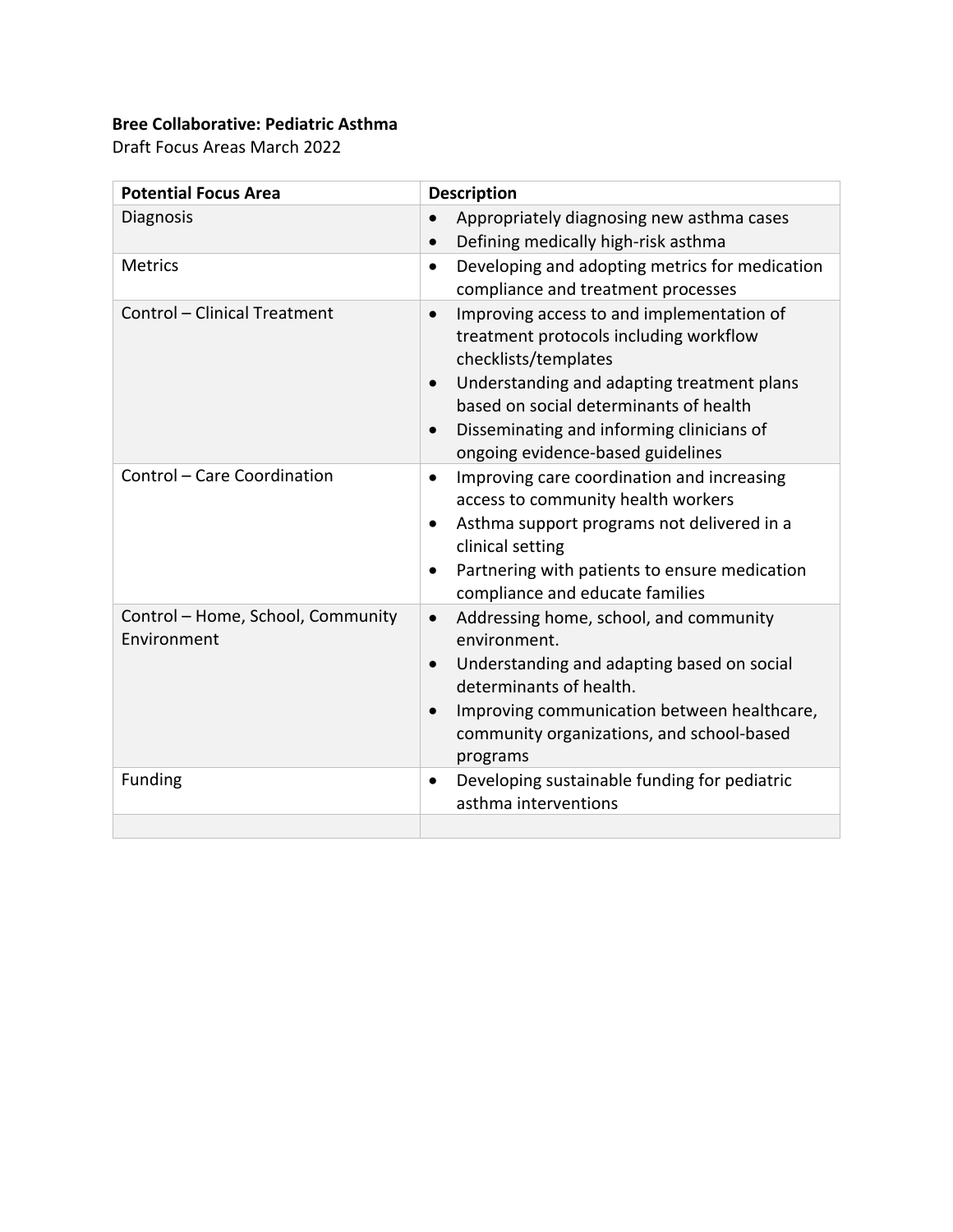## **Potential Audiences:**

Healthcare:

- Providers
- Health Care Systems
- Plans/Insurers

Outside Healthcare:

- Community Based Organizations
- Schools

Public Entities:

- Public Health (Department of Health, Health Care Authority)
- Legislature

Others:

• Employers